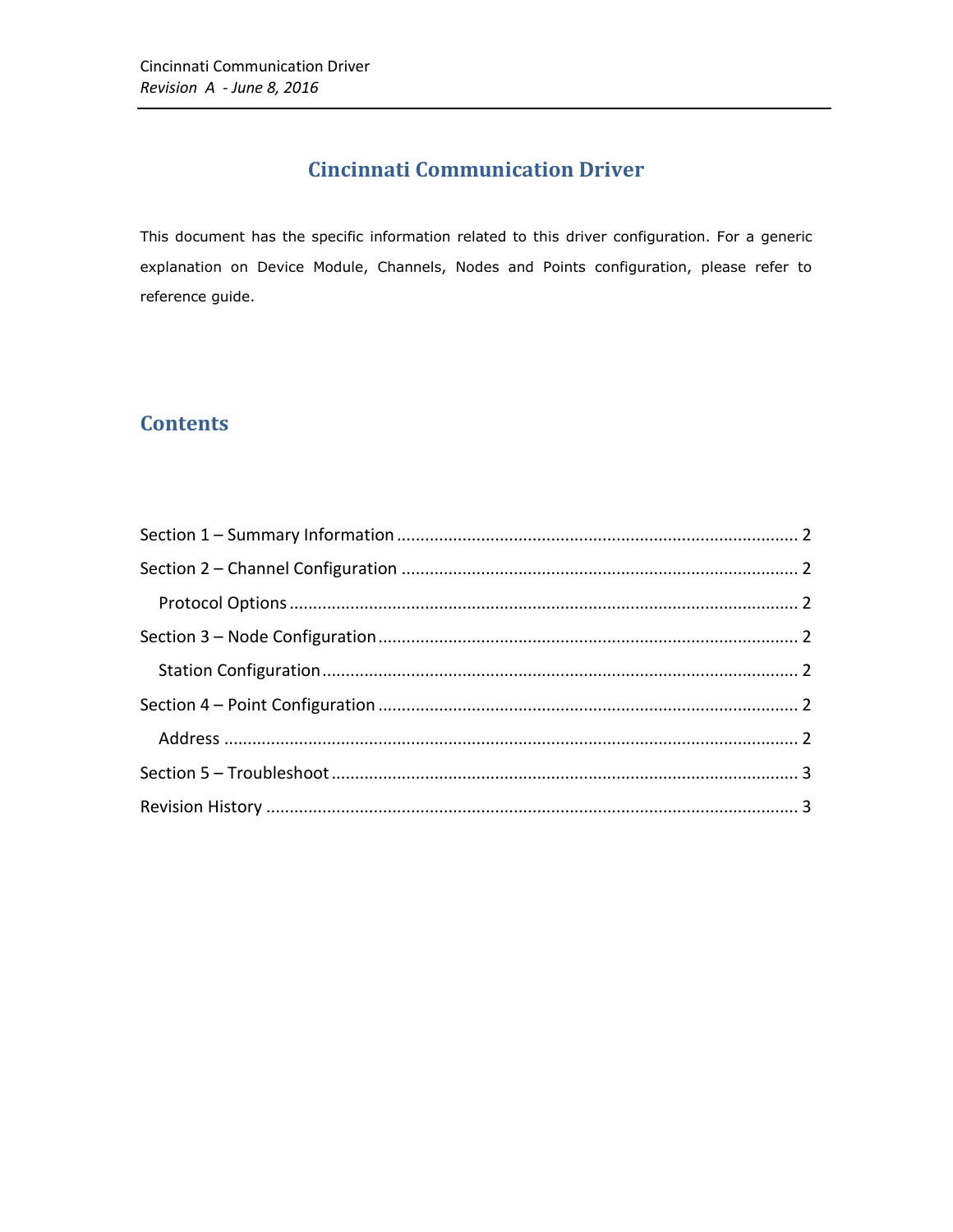### <span id="page-1-0"></span>**Section 1 – Summary Information**

**Communication Driver Name**: Cincinnati **Implementation DLL**: T.ProtocolDriver.Cincinnati.dll **Protocol**: Proprietary **Interface**: RS232 or RS485 **PLC types supported:** Devices compatible with Sentinel I-28 precision leak test instrument. **Manufacturer:** Cincinnati Test Systems **PC Hardware requirements**: Serial Port

## <span id="page-1-1"></span>**Section 2 – Channel Configuration**

### <span id="page-1-2"></span>**Protocol Options**

Not used in this driver.

The remaining channel configurations are standard according the description on the reference guide.

### <span id="page-1-3"></span>**Section 3 – Node Configuration**

#### <span id="page-1-4"></span>**Station Configuration**

<span id="page-1-5"></span>Not used in this driver.

### **Section 4 – Point Configuration**

#### <span id="page-1-6"></span>**Address**

The syntax for the Cincinnati communication point is:

*<Command>*

**Command:** It indicates that this specific command is associated with the specific Tag Name.